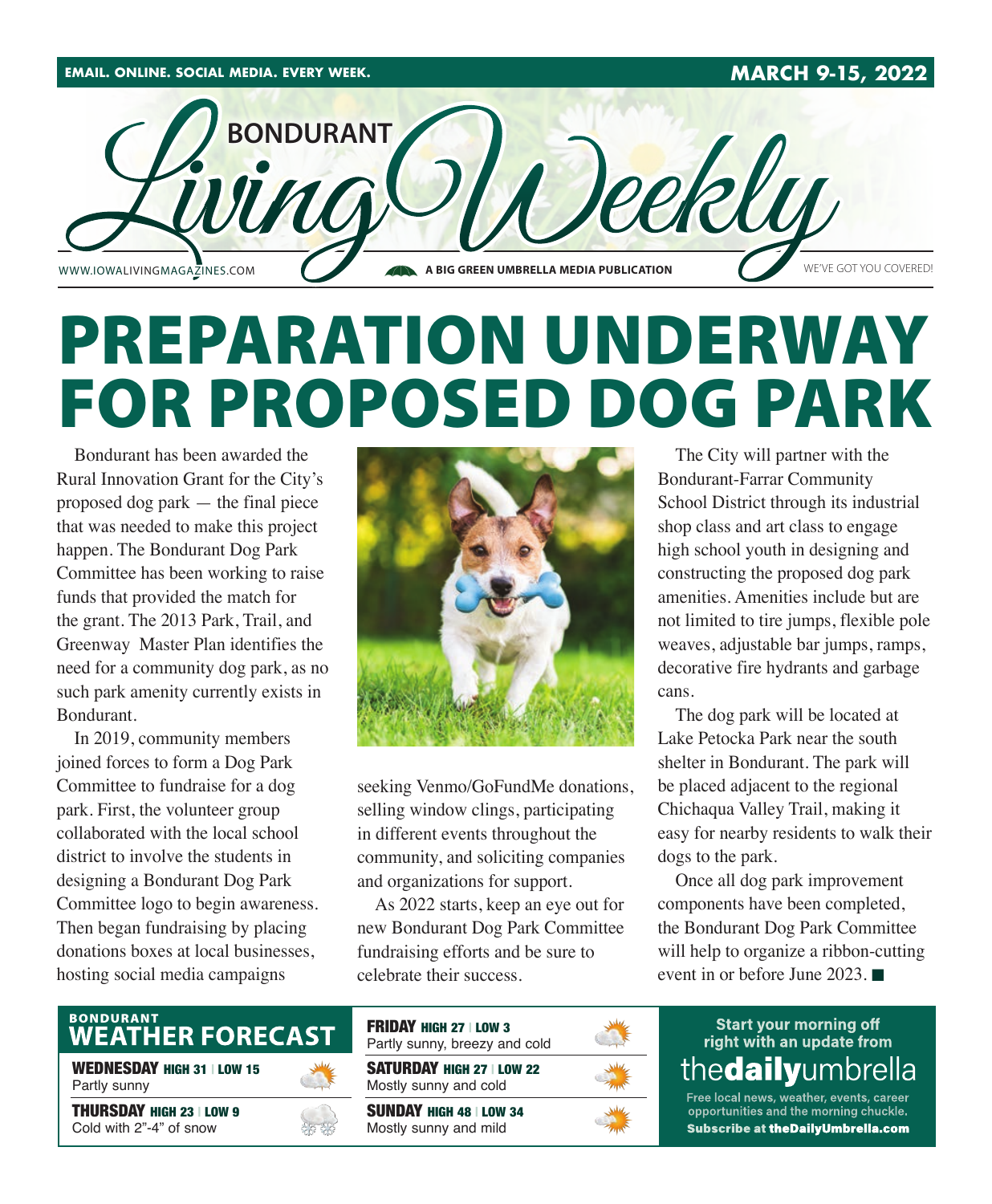### FROM THE PUBLISHER LET'S FORGET ABOUT THIS CALL

Jim Croce asked for help from a telephone operator to place a call in his 1972 hit song "Operator (That's Not the Way It Feels)." And in 1972, using a telephone operator for assistance was common. But what about today? When was the last time you spoke with an operator? Even the term operator seems antiquated now. Sounds more like a surgeon.

Do you remember when 1-800 numbers became mainstream? They launched in 1967, according to [ringcentral.com,](http://ringcentral.com) with a goal to cut down on labor-intensive collect calls that often required live operators. By the 1980s, every company seemingly had a 1-800 number, and my childhood buddies and I enjoyed dialing as many of them as we possibly could. We spent countless hours searching for and calling the 1-800 numbers on household products and telling the company representatives that we were doing a science fair project and were wondering if they would

send us some free samples. We then provided our friend Dave's name and address. His parents' mailbox overflowed with samples and



promotional materials every day, leaving his mother to wonder what in the world was going on. I can't remember my own zip code today, but I can tell you Dave's exact and complete home mailing address.

The practical jokes intensified. Most every TV infomercial back then had a heavily promoted 1-800 number to call and order products and have them shipped COD (cash on delivery). No pre-payment or credit cards were required, and there was no ability (that we knew of then) to track where the orders came from. So, the orders to Dave's home started. Ginsu knives. Armourcote pots and pans. The Pocket Fisherman. Chia Pet. Mr. Microphone. But wait, there's more. The Egg Scrambler. Time Life books. The Abdominizer. The Thighmaster. And a wide

assortment of feminine hygiene products, gold coin collections and K-tel Records. We thought it was funny. Dave's mother didn't.

I realize now that ordering these types of products under another person's name is illegal, immoral and some other things that start with an "i." I am also not sure if a statute of limitations applies, so let me be clear: I was appalled that my friends Ian, Tommy and Mark would engage in such activity.

With that in mind, I close this column with the words of Jim Croce: "Oh, operator, let's forget about this call. There's no one there I really wanted to talk to. Thank you for your time. Oh, you've been so much more than kind. You can keep the dime."

Have a great week, and thanks for reading.

**Shane Goodman**

President and Publisher



Big Green Umbrella Media shane@dmcityview.com 515-953-4822, ext. 305

**BONDURANT** Veekly

**A publication of Big Green Umbrella Media, Inc. Address:** 8101 Birchwood Court, Suite, D, Johnston, IA 50131 **Website:** www.iowalivingmagazines.com



**News contact** Tammy Pearson 515-953-4822, ext. 302 tammy@iowalivingmagazines.com



**Advertising contact** Aaron Burns 515-953-4822, ext. 307 [aaron@iowalivingmagazines.com](mailto:aaron@iowalivingmagazines.com)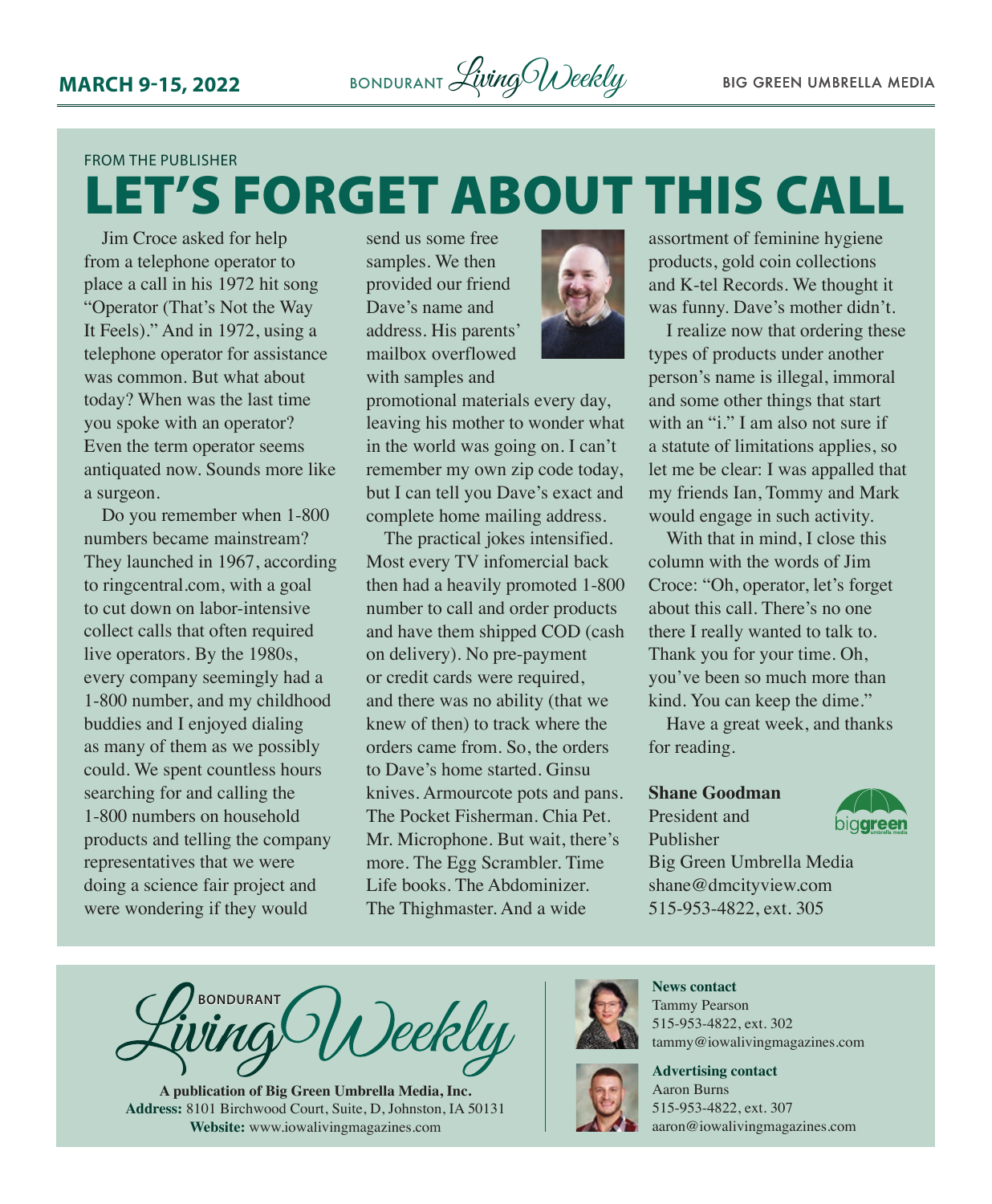

# MAYOR RECOGNIZED AS 2021 SMALL TOWN AMERICA CIVIC VOLUNTEER

Mayor Curt Sullivan was chosen as a Top 100 national winner of the 2021 Small Town America Civic Volunteer Award. He was selected from nearly 700 nominations in 49 states. Mayor Sullivan's service to the Bondurant community is an inspiration to all.

Mayor Sullivan began his service to Bondurant on the Planning and Zoning Commission and later served on the City Council and then as Mayor. He successfully guided Bondurant through exponential growth without losing its personality and hometown feel. (The City doubled in size between 2000 and 2010 census and again between 2010 and 2020.) He also guided the City through three disasters (a flood and tornado in 2018 and a derecho in 2020), relying on his background in emergency management planning. The City's response to each of these disasters and the actions taken to plan for and prevent future disasters has been celebrated throughout the community and professional circles.

Mayor Sullivan is thoughtful in facilitating council meetings, ensuring everyone has a chance to speak on various topics. He is also strategic in collaborating with staff on long-term planning efforts,



including two comprehensive plans, a corridor master plan, a regional commercial master plan (winning an American Planning Association Award), and a City Park master plan.

Mayor Sullivan represents Bondurant on numerous regional boards. The Mayor has been active in overseeing the City's economic development efforts that have generated a 330% increase in the City's commercial and industrial valuation over the past four years. Bondurant's work has been effective in attracting two projects from Amazon and multiple other regional and national companies. The Mayor is an excellent spokesperson for the City and welcomed the Governor recently, who was in Bondurant to celebrate the City's accomplishment of a Certified Site. (Certified Site

is a program through the State where the property can become development-ready certified.)

Under the Mayor's leadership, the City of Bondurant has grown significantly, both in valuation and population. Through these efforts, Bondurant has lowered the levy rate by more than \$2.47 over the past three years. For the average property owner, this means that the homeowner is paying \$123.20 less in property taxes than three years ago, even though the home value has increased more than 17%. As a result, Bondurant has gone from having one of the highest levy rates in the region to having a rate of \$1.12344, which is lower than the average metropolitan rate.

The City of Bondurant has also been highly successful in securing outside funding to leverage large capital projects. During the past four years of the Mayor's term, Bondurant has secured more than \$14 million in outside funding, using large grants to assist with the \$51.7 million capital investment the City made during the same timeframe $\blacksquare$ 

### Start your morning off right with a free subscription to thedailyumbrella

FREE local news, weather, events, career<br>opportunities and the morning chuckle.

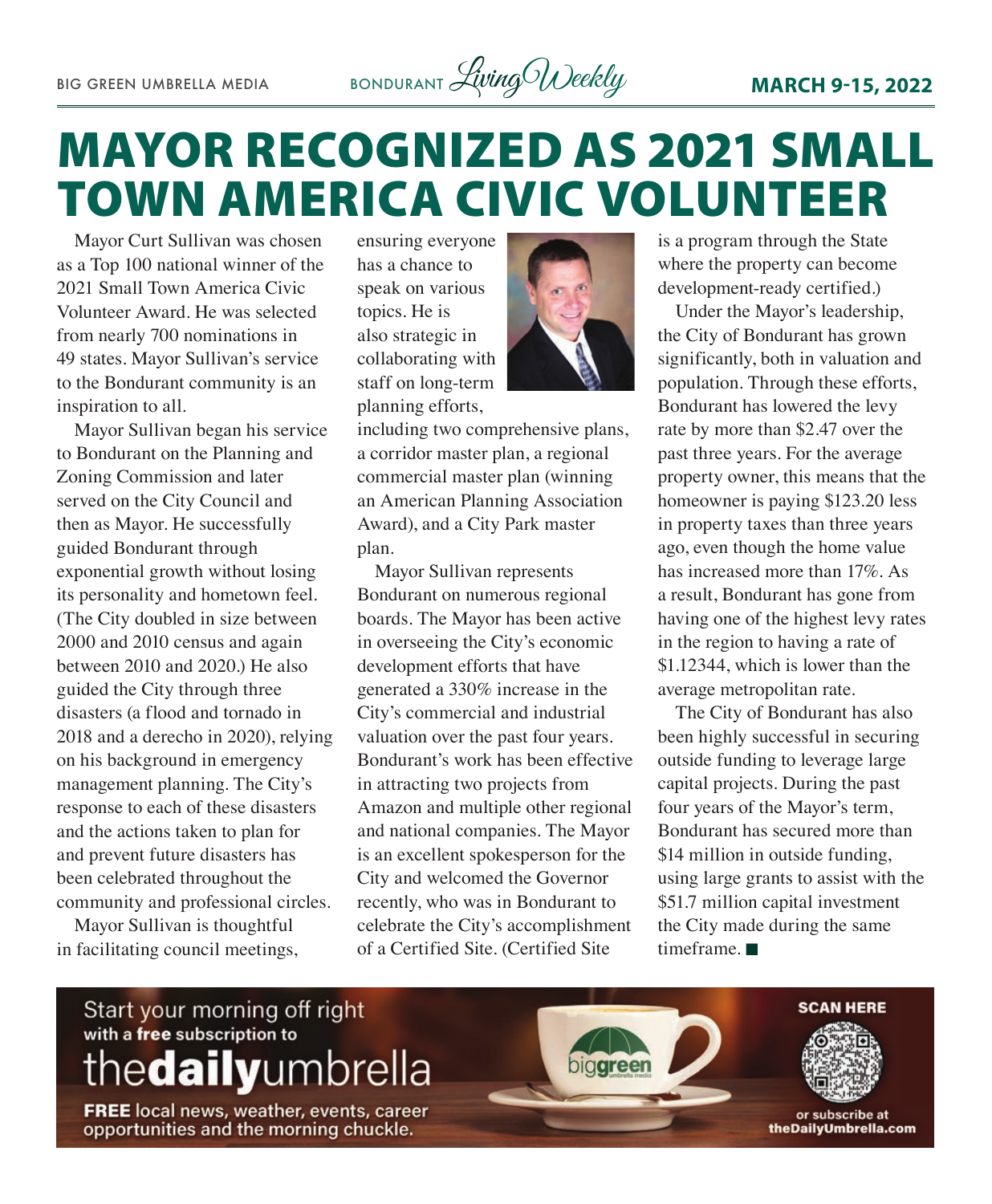

### MAUNDY THURSDAY MEAL

Bondurant Christian Church, 304 Grant St. South, is hosting a Maundy Thursday meal of soup and sandwiches with a special church service to follow on April 14. The meal will start at 6 p.m., and the service will start at 6:45 p.m. For information, call 515-  $967 - 2328$ .

#### MEMBER SOUGHT FOR LIBRARY BOARD OF TRUSTEES

The Library Board of Trustees is seeking a member. The new board member will need to be a male and live within the city limits of Bondurant. Interested parties should contact the Library Director at [jills@bondurant.lib.ia.us.](mailto:jills@bondurant.lib.ia.us) Members must be older than 18. All appointments to the Board are for six years. There is no compensation to serve on the board. An application is available on the City website, [www.cityofbondurant.](http://www.cityofbondurant.com) [com](http://www.cityofbondurant.com). Also provide a professional resume and cover letter.  $\blacksquare$ 

#### 4-H BABYSITTING BASICS CLASS OFFERED

All students in fifth grade and above are invited to attend the 4-H babysitting course to be held Friday, March 11, 9 a.m. to 3 p.m. Babysitting is an important job and can sometimes be scary. Come learn the skills to do a good job. Register online at [https://tinyurl.](https://tinyurl.com/y42cwu4j)  $com/y42cwu4j$ ..

# FUNDRAISING TO BEAT CHILDHOOD CANCER

A St. Baldrick's fundraiser is being held to raise funds to help put an end to childhood cancer on Saturday, April 9, 5 p.m., at Bondurant Auto Body, 1002 Second St., Bondurant. Whether you decide to shave your head, volunteer to raise money another way, or make a donation, you are invited to help give kids with cancer the long, healthy lives they deserve.  $\blacksquare$ 

# SPRING BREAK FAMILY ESCAPE ROOM

The Bondurant Community Library, 104 Second St. N.E., is holding a Family Escape Room during spring break, Friday, March 11, to Friday, March 18. Click on the sign up genius link to sign up for a spot in the Spring Break Family Escape Room. [https://www.signupgenius.com/go/904044AA8AF29A3FF2](https://www.signupgenius.com/go/904044AA8AF29A3FF2-springbreak) [springbreak](https://www.signupgenius.com/go/904044AA8AF29A3FF2-springbreak)  $\blacksquare$ 

## PRESCRIPTION DRUG DROP SITE

Bondurant City Hall offers a drug drop site during business hours. Items that are accepted are prescription medications in the form of a pill, ointment, cream, powder, inhaler, nebulizer solution, liquid medication, prescription vitamins and supplements, as well as pet medications. Liquid items must be sealed in a zipped bag before placing them into the dropbox. Absolutely no syringes, infectious waste, thermometers, aerosol cans, hydrogen peroxide or rubbing alcohol.  $\blacksquare$ 

## POT O' GOLD SCAVENGER HUNT

Stop in the Bondurant Community Library, 104 Second St. N.E., on St. Patrick's Day, Thursday, March 17, 9 a.m. to 7 p.m., and see if you can follow the clues to find the pot of gold in a scavenger hunt. Don't forget to wear your  $green.$ 

#### SIGN UP FOR EMAIL NOTIFICATIONS AND TEXT ALERTS

The City of Bondurant offers text alerts. Subscribe to either email notifications or text alerts (or both) at [https://www.cityofbondurant.com/home/](https://www.cityofbondurant.com/home/pages/sign-email-notifications-text-alerts)  $pages/sign-email-notifications-text-alerts.$  $pages/sign-email-notifications-text-alerts.$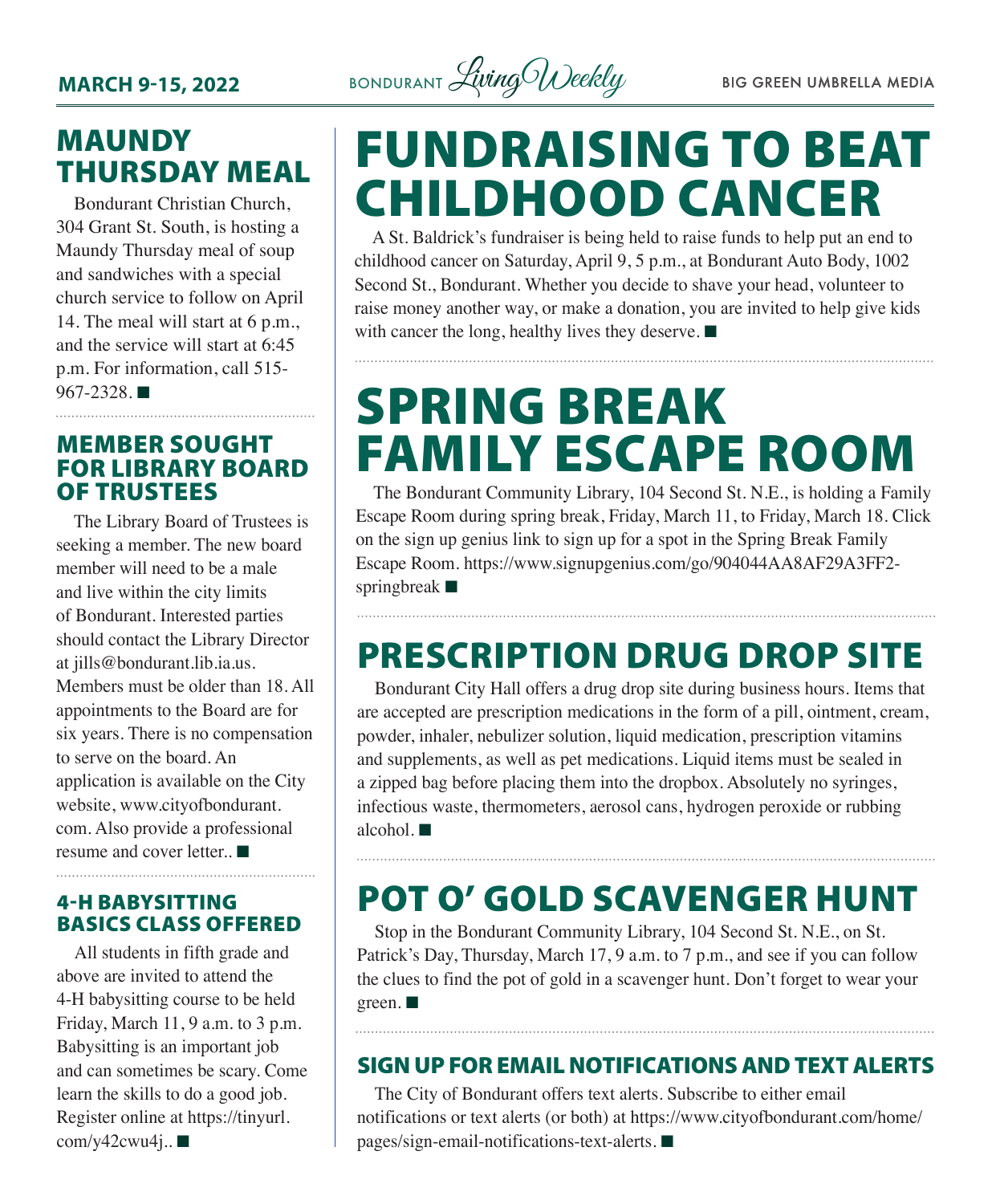

## POLK COUNTY CONSERVATION EVENTS

### STORY TELLEBRATION

#### **Jester Park Nature Center**

Join storyteller Carmen Epstein for a free, fun, interactive tale tailored toward children ages 2 to 6 that explores the wonders of the outdoors. During each program, participants enjoy interactive stories and an activity. Registration required two days before event. Register online at https://www.polkcountyiowa.gov/conservation/. Topics are:

- Wednesday, March 9, 10 a.m. Spring has Sprung
- Wednesday, April 13, 10 a.m. Rain is Raining All Around

### HOMESCHOOL - NATURE LESSONS

#### **Jester Park Nature Center**

Join the learning for free at the Jester Park Nature Center. This program series will be delivered in a flexible format that is specially designed for homeschool students in grades K-5. These programs will immerse children and parents in the natural world and drive them to learn, discover and appreciate our environment. Registration required two days before event. Register online at https://www.polkcountyiowa.gov/ conservation/. Topics are:

- March 25 10 a.m. and 1 p.m. Water Explorations
- April 1 10 a.m. and 1 p.m. Protecting our Waters
- April 8 10 a.m. and 1 p.m. Artistic Naturalists

### KNEE-HIGH NATURALISTS

#### **Jester Park**

Are you ready to get outside and explore? Come and hear a story followed by some outdoor fun. As naturalists, participants will hike, investigate, and navigate through the trails and grounds of Jester Park as they learn what makes the outdoors such an amazing place. Come dressed to be outside. Registration required the day before this free event recommended for ages 3-6. Register online at https://www. polkcountyiowa.gov/conservation/. Topics are:

- March 16, 10 a.m. Seasons
- April 20, 10 a.m. Birds

### CRITTER CLUB

#### **Jester Park Nature Center**

Come visit Jester Park Nature Center's resident turtles, snakes and salamanders to learn about these misunderstood animals. You may even get to touch a turtle or snake. This is an open house program, so come anytime between 1-2:30 p.m. No registration required for this free event, offered March 16.  $\blacksquare$ 







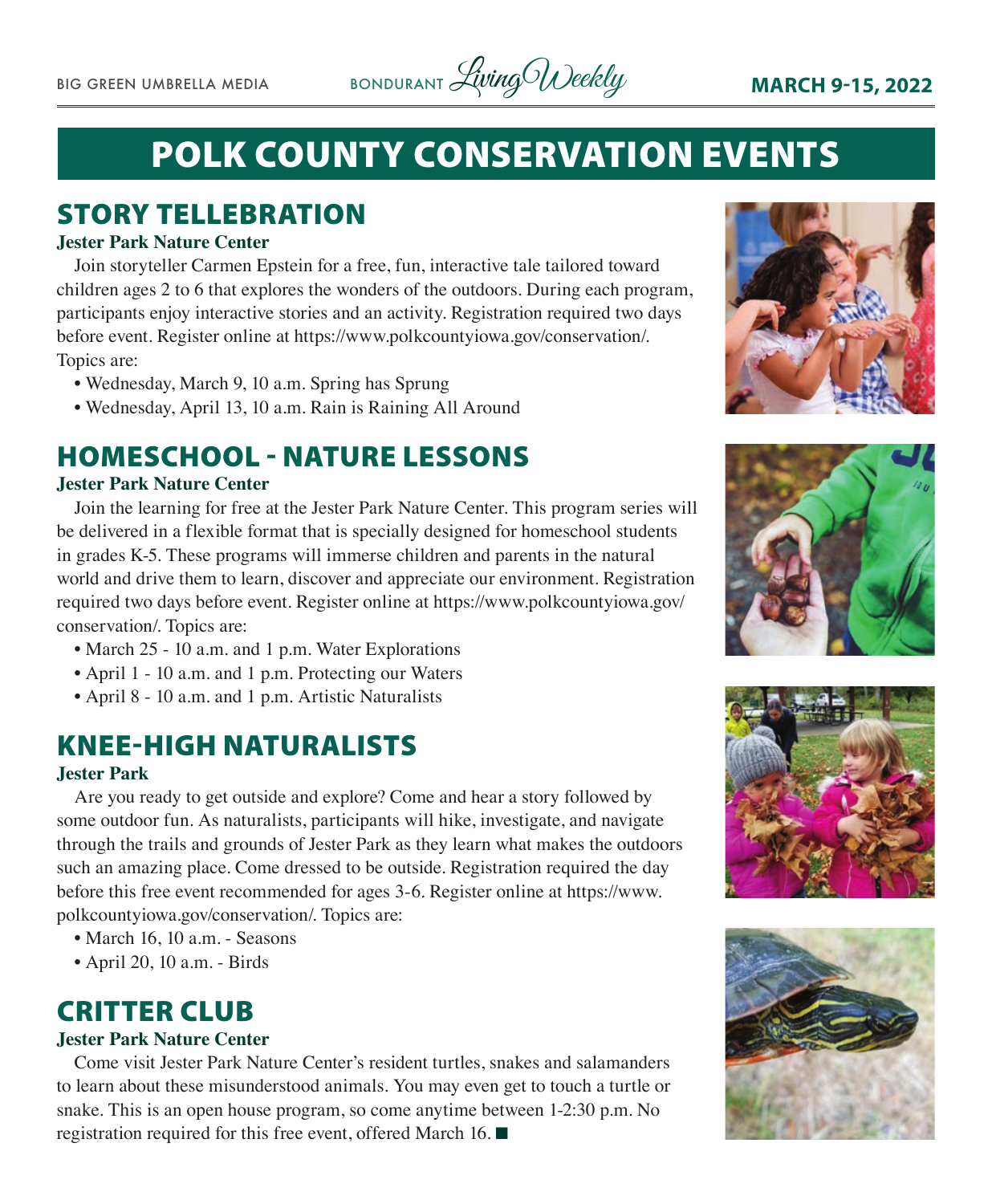

#### **EVENTS IN THE AREA EMAIL YOUR EVENT INFORMATION TO<br>TAMMY@IOWALIVINGMAGAZINES.COM**

#### DES MOINES PERFORMING ARTS

**Des Moines Civic Center/Cowles Commons/Stoner Theater – 221 Walnut St.**

#### **Temple Theater – 1011 Locust St.**

#### **[www.desmoinesperformingarts.org](http://www.desmoinesperformingarts.org)**

• March 4-13: "Anon(ymous)" at the Stoner Theater.

**• March 11-12:** "Rent"

at the Des Moines Civic Center - Willis Broadway Series.



#### **• Saturday, March 12:**

"Baby Boomer Comedy Show" at the Temple Theater. **• Tuesday, March 15:** "Disney Princess - The

Concert" at the Des Moines Civic Center.

**• Friday-Saturday, March 18-19:** Comedy XPeriment at the Stoner Theater.

**• March 22-27:** "Hadestown" at the Des Moines Civic Center - Willis Broadway Series.

**• Saturday, March 26:** "Doodle POP" at the Temple Theater - Wellmark Family Series.

**• Tuesday, March 29:** "Madagascar The Musical Live!" at the Des Moines Civic Center.

#### **COMEDY**

**• Thursday, March 10:** Mick Foley at Funny Bone, 560 S. Prairie View Drive, Suite 100, Des Moines; [www.](http://www.desmoines.funnybone.com) [desmoines.funnybone.com.](http://www.desmoines.funnybone.com)



#### MANDALAS & HENNA ART CLASS

#### **Sunday, March 13, 12:30-3:30 p.m. Principal Studio 5, Des Moines Art Center, 5700 Grand Ave.**

Explore traditional mandala and henna patterns while learning about the history of art in India. From medieval times to the present day, students will be exposed to examples of traditional mandala and henna patterns, rangoli, lettering and paintings. Tuition is \$30 (\$24 for members), and the material fee is \$25. To register, visit <https://my.desmoinesartcenter.org/12466/12468>.

#### ST. PATRICK'S DAY PARADE

#### **Thursday, March 17, noon Downtown Des Moines**

The Friendly Sons of St. Patrick are staging their annual parade in downtown Des Moines, beginning at noon, starting at 15th Street and Grand Avenue, heading east to Eighth Street. New this year is a Block Party at 13th and Grand, from 8 a.m. to 1 p.m. Your \$5 admission gets you access to watch the parade, food trucks, live music, a beer tent and more. More information is available at [www.friendlysonsiowa.com.](http://www.friendlysonsiowa.com)

#### AN EVENING OF CELTIC MUSIC

#### **March 12, 7 p.m. Windsor Presbyterian Church, 6301 University Ave., Windsor Heights**

Crossroads of Iowa presents "ClearJoy Music: An Evening of Celtic Music." Admission is free. A freewill offering will be accepted to support Crossroads of Iowa programs. ClearJoy is a musical collaboration of two sisters specializing in Celtic and Scottish music. Crossroads is a not-for-profit organization offering programs for women, including those in jail or prison, with a focus on mental wellness using a holistic approach.

#### JURASSIC QUEST

**Friday and Saturday, March 11-12, 9 a.m. to 8 p.m.; Sunday, March 13, 9 a.m. to 6 p.m. Iowa Events Center, 730 Third St., Des Moines**

Tickets are available online at [https://www.](https://www.jurassicquest.com/events/des-moines-ia) [jurassicquest.com/events/des-moines-ia](https://www.jurassicquest.com/events/des-moines-ia) and cost \$22 for kids and adults and \$19 for seniors. Ticket for unlimited rides for kids is \$36, which includes entry. General admission includes live shows, arts and crafts activities, dinosaur and marine exhibits. Tickets for individual and premium activities will be available on-site (from \$6). Off peak hours are weekdays (all day) and weekends after 3 p.m. Free entry for children younger than  $2. \blacksquare$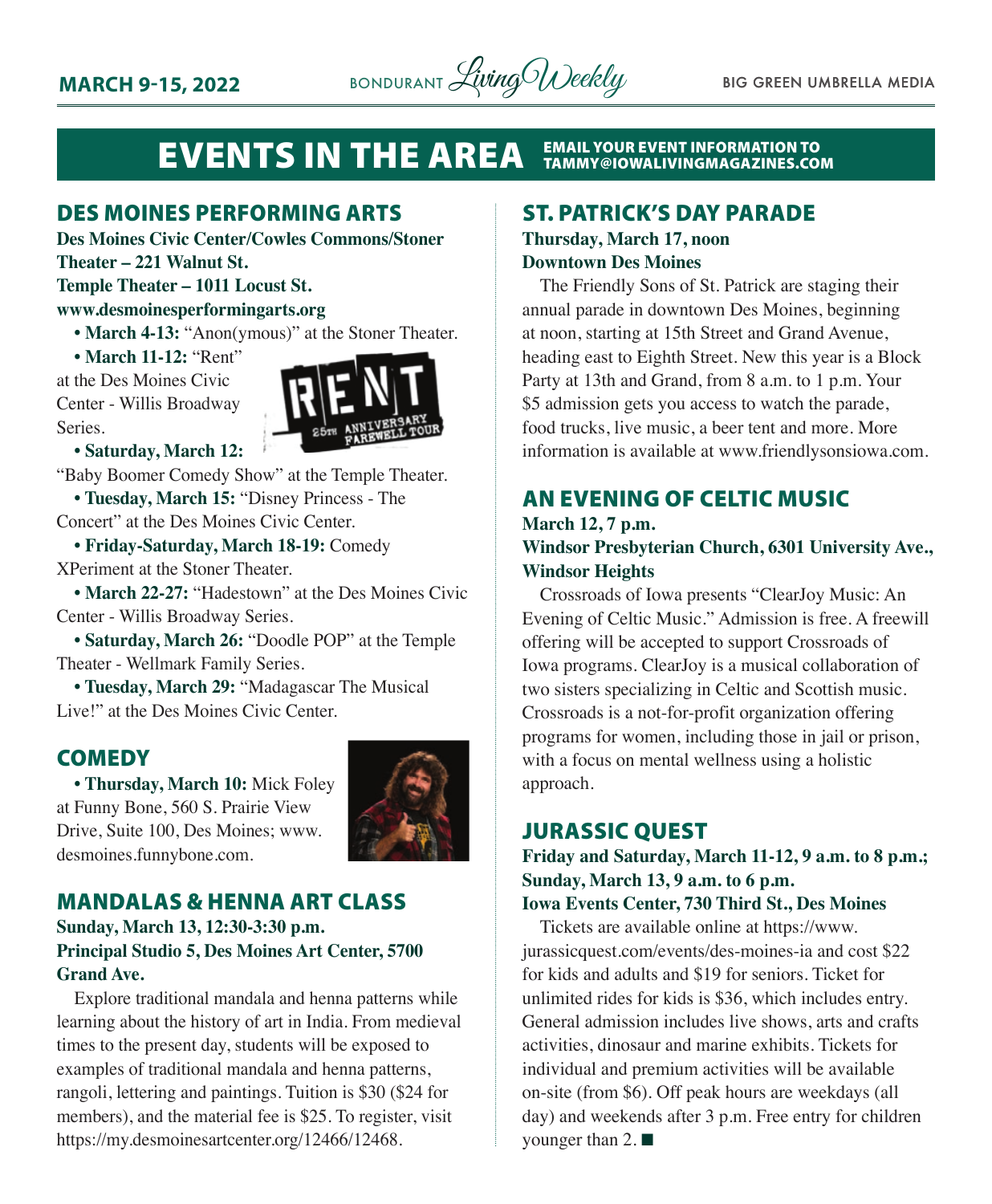

#### RECIPE

# STEP INTO SPRING WITH A SWEET, FRESH MEAL



*(Family Features)* As the weather turns the corner and temperatures rise, opportunities for dining outdoors and soaking up the sunshine abound. Patio meals often mean fresh flavors, making spring a perfect time for heading outside with your favorite seasonal dishes.

The freshness of Texas 1015 Sweet Onions is an ideal starting point for recipes that heighten the enjoyment of al fresco dining. As the first spring sweet onion of the season, they're harvested and packed fresh, meaning they're never stored. Plus, with no burning sensation when you cut them, you can skip the tears for more enjoyable meal prep.

It's a versatile veggie that can be grilled, roasted, eaten fresh or caramelized for delightful recipes like this Flatbread with Caramelized Onions, Bacon and Arugula. Find more recipes to celebrate spring at [tx1015.com](http://tx1015.com). $\blacksquare$ 

#### FLATBREAD WITH CARAMELIZED ONIONS, BACON AND ARUGULA

*Recipe courtesy of South Texas Onions*

#### **Servings:** 2-3

1 tablespoon butter 1/2 tablespoon olive oil 1 large sweet onion, sliced 1/2 teaspoon balsamic vinegar 1 naan flatbread (rectangular shape) 1 cup cheddar cheese, shredded 1 cup fontina cheese, shredded 4 slices bacon arugula olive oil (optional) lemon juice (optional)

**To make caramelized onions:** In pan over medium-high heat, heat butter and olive oil. Add onions and let sit about five minutes. Once onions start sweating, turn heat to low and cover pan. Cook onions to deep golden brown, stirring every 10-15 minutes. With 10 minutes left, stir in balsamic vinegar.

**To make flatbread:** Preheat oven to 425 F. On flatbread, layer cheese, bacon and caramelized onions. Bake 13-15 minutes, or until cheese is bubbly and edges are golden brown.

Toss arugula with olive oil and lemon juice, if desired, before placing on flatbread.